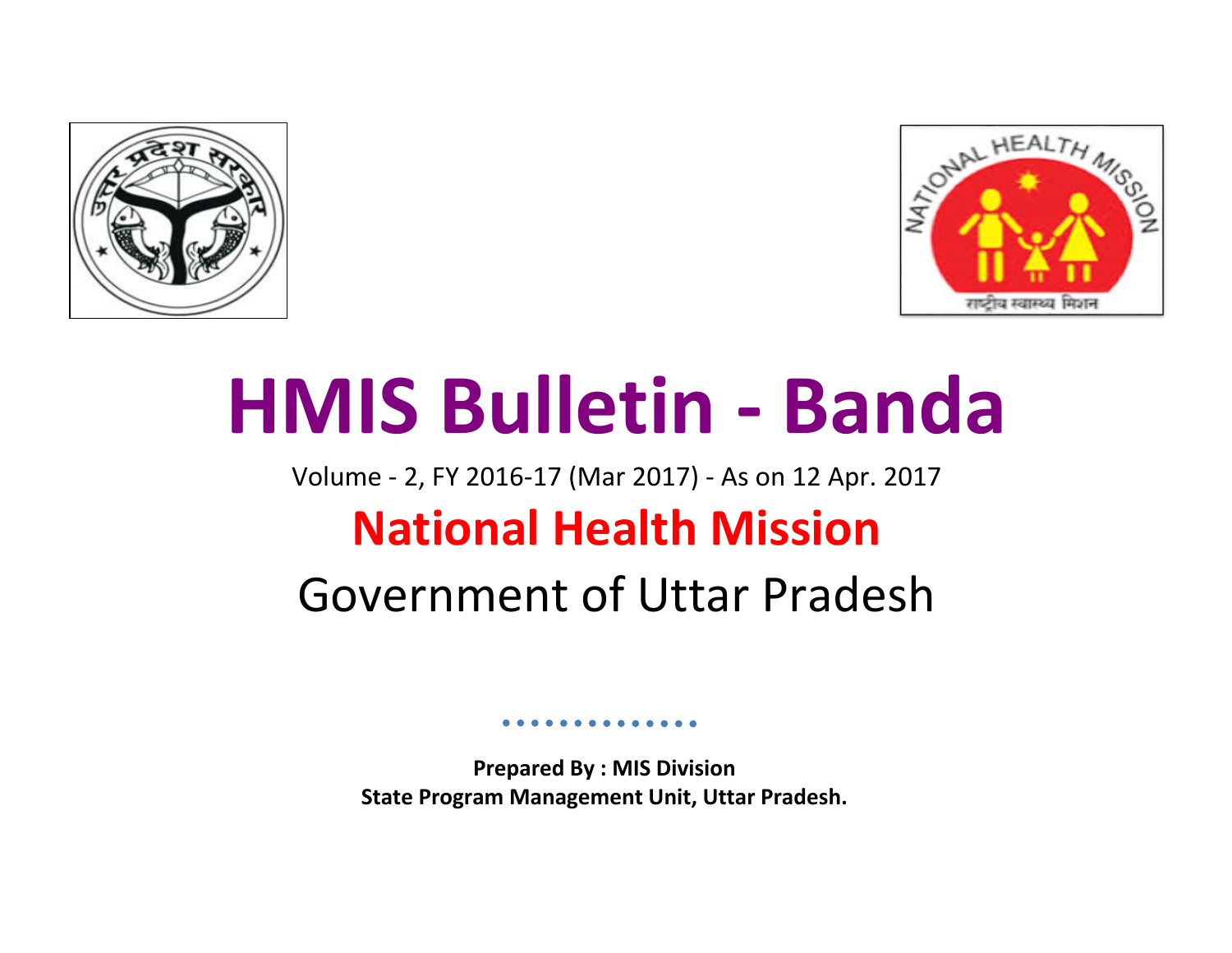#### **District Banda - Profile at a Glance**

| District Banda (*AHS<br>$2012-13)$ | <b>IMR</b> | <b>NMR</b> | U5MR | <b>MMR</b> | <b>TFR</b> | <b>CBR</b> | <b>Unmet need</b><br>spacing | Unmet need for<br>limiting |
|------------------------------------|------------|------------|------|------------|------------|------------|------------------------------|----------------------------|
|                                    |            |            |      |            |            |            |                              |                            |

|                         |                    | <b>Demographic Profile</b>               |              |                  |                          |                              |                                  | Infrastructure |           |     |           |           |              | <b>Delivery Points</b> |           |                               |                                |              | Human resource |              |           |                          | <b>Training</b>                  |                             |
|-------------------------|--------------------|------------------------------------------|--------------|------------------|--------------------------|------------------------------|----------------------------------|----------------|-----------|-----|-----------|-----------|--------------|------------------------|-----------|-------------------------------|--------------------------------|--------------|----------------|--------------|-----------|--------------------------|----------------------------------|-----------------------------|
| S.no.                   | Block              | <b>Total Population</b><br>(Census 2011) | Sex ratio    | Literacy<br>rate | No. of Gram<br>Panchayat | No. of<br>Revenue<br>Village | NO. of<br><b>VHSNC</b><br>formed | CHC            | PHC       | Pvt | <b>SC</b> | AWCs      | L1           | L2                     | L3        | Medical<br>officers<br>(MBBS) | Medical<br>officers<br>(Ayush) | SN in block  | # ANMs         | #AWW         | #ASHAs    | <b>Trained in</b><br>SBA | <b>Trained in</b><br><b>NSSK</b> | <b>Trained in</b><br>PPIUCD |
| $\overline{1}$          |                    |                                          |              |                  |                          |                              |                                  |                |           |     |           |           |              |                        |           |                               |                                |              |                |              |           |                          |                                  |                             |
| $\overline{2}$          |                    |                                          |              |                  |                          |                              |                                  |                |           |     |           |           |              |                        |           |                               |                                |              |                |              |           |                          |                                  |                             |
| $\overline{\mathbf{3}}$ |                    |                                          |              |                  |                          |                              |                                  |                |           |     |           |           |              |                        |           |                               |                                |              |                |              |           |                          |                                  |                             |
| $\overline{4}$          |                    |                                          |              |                  |                          |                              |                                  |                |           |     |           |           |              |                        |           |                               |                                |              |                |              |           |                          |                                  |                             |
| 5                       |                    |                                          |              |                  |                          |                              |                                  |                |           |     |           |           |              |                        |           |                               |                                |              |                |              |           |                          |                                  |                             |
| 6                       |                    |                                          |              |                  |                          |                              |                                  |                |           |     |           |           |              |                        |           |                               |                                |              |                |              |           |                          |                                  |                             |
| $7^{\circ}$             |                    |                                          |              |                  |                          |                              |                                  |                |           |     |           |           |              |                        |           |                               |                                |              |                |              |           |                          |                                  |                             |
| 8                       |                    |                                          |              |                  |                          |                              |                                  |                |           |     |           |           |              |                        |           |                               |                                |              |                |              |           |                          |                                  |                             |
| 9                       |                    |                                          |              |                  |                          |                              |                                  |                |           |     |           |           |              |                        |           |                               |                                |              |                |              |           |                          |                                  |                             |
| 10                      |                    |                                          |              |                  |                          |                              |                                  |                |           |     |           |           |              |                        |           |                               |                                |              |                |              |           |                          |                                  |                             |
| 11                      |                    |                                          |              |                  |                          |                              |                                  |                |           |     |           |           |              |                        |           |                               |                                |              |                |              |           |                          |                                  |                             |
| 12                      |                    |                                          |              |                  |                          |                              |                                  |                |           |     |           |           |              |                        |           |                               |                                |              |                |              |           |                          |                                  |                             |
| 13                      |                    |                                          |              |                  |                          |                              |                                  |                |           |     |           |           |              |                        |           |                               |                                |              |                |              |           |                          |                                  |                             |
| 14                      |                    |                                          |              |                  |                          |                              |                                  |                |           |     |           |           |              |                        |           |                               |                                |              |                |              |           |                          |                                  |                             |
| 15                      |                    |                                          |              |                  |                          |                              |                                  |                |           |     |           |           |              |                        |           |                               |                                |              |                |              |           |                          |                                  |                             |
| 16                      |                    |                                          |              |                  |                          |                              |                                  |                |           |     |           |           |              |                        |           |                               |                                |              |                |              |           |                          |                                  |                             |
| 17                      |                    |                                          |              |                  |                          |                              |                                  |                |           |     |           |           |              |                        |           |                               |                                |              |                |              |           |                          |                                  |                             |
| 18                      |                    |                                          |              |                  |                          |                              |                                  |                |           |     |           |           |              |                        |           |                               |                                |              |                |              |           |                          |                                  |                             |
| 19                      |                    |                                          |              |                  |                          |                              |                                  |                |           |     |           |           |              |                        |           |                               |                                |              |                |              |           |                          |                                  |                             |
| 20                      |                    |                                          |              |                  |                          |                              |                                  |                |           |     |           |           |              |                        |           |                               |                                |              |                |              |           |                          |                                  |                             |
| 21                      |                    |                                          |              |                  |                          |                              |                                  |                |           |     |           |           |              |                        |           |                               |                                |              |                |              |           |                          |                                  |                             |
|                         | <b>Banda Total</b> | $\bullet$                                | $\mathbf{0}$ | $\mathbf{0}$     | $\bullet$                | $\mathbf{0}$                 | $\bullet$                        | $\bullet$      | $\bullet$ |     | $\bullet$ | $\bullet$ | $\mathbf{0}$ | $\mathbf{0}$           | $\bullet$ | $\mathbf{0}$                  |                                | $\mathbf{0}$ | $\mathbf{0}$   | $\mathbf{0}$ | $\bullet$ | $\bullet$                | $\bullet$                        | $\bullet$                   |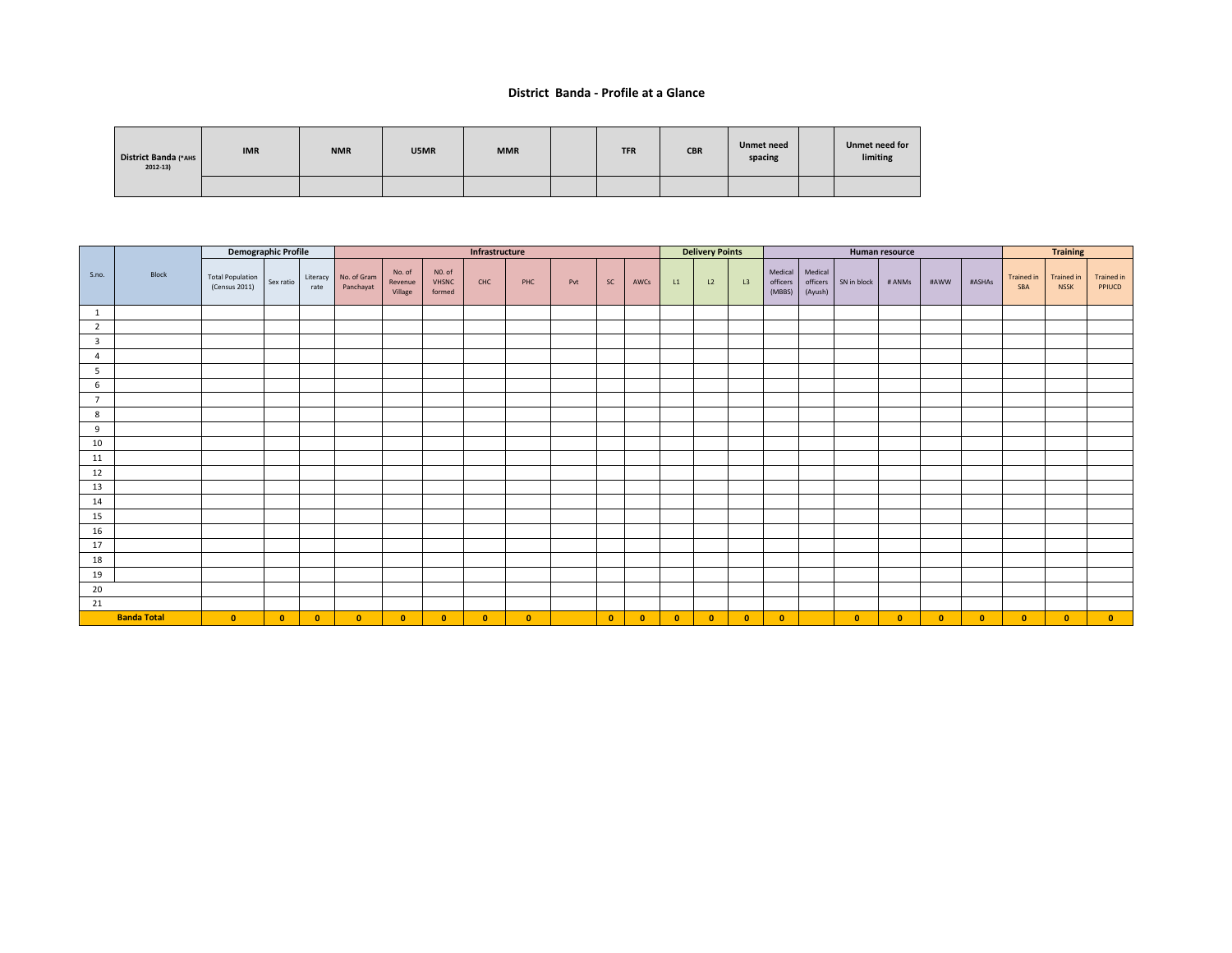### **HMIS**

## **(National Health Mission Bulletin)**

## **Banda - Uttar Pradesh**

## **Mar 2016-17**

| S. No                   | <b>Sections</b>                                         |
|-------------------------|---------------------------------------------------------|
|                         | <b>District Profile</b>                                 |
| $\overline{2}$          | <b>District Summary sheet</b>                           |
| 3                       | <b>MCTS status</b>                                      |
| $\overline{\mathbf{4}}$ | <b>HMIS Data Uploading and Forwarding status</b>        |
| 5                       | <b>Maternal Health</b>                                  |
| 5.1                     | <b>Antenatal Care</b>                                   |
| 5.2                     | Delivery & Postnatal care                               |
| 5.3                     | High risk preganancy and obstetric complications        |
| 5.4                     | <b>C Section and Complications attended and treated</b> |
| 6                       | <b>Child health</b>                                     |
| 6.1                     | <b>Live Births &amp; New Born Care</b>                  |
| 6.2                     | <b>Child Immunization</b>                               |
| 7                       | <b>Reproductive Health</b>                              |
| 8                       | <b>Indicators and Estimations</b>                       |
| 8.1                     | List of Indicators covered                              |
| 8.2                     | <b>Estimation sheet</b>                                 |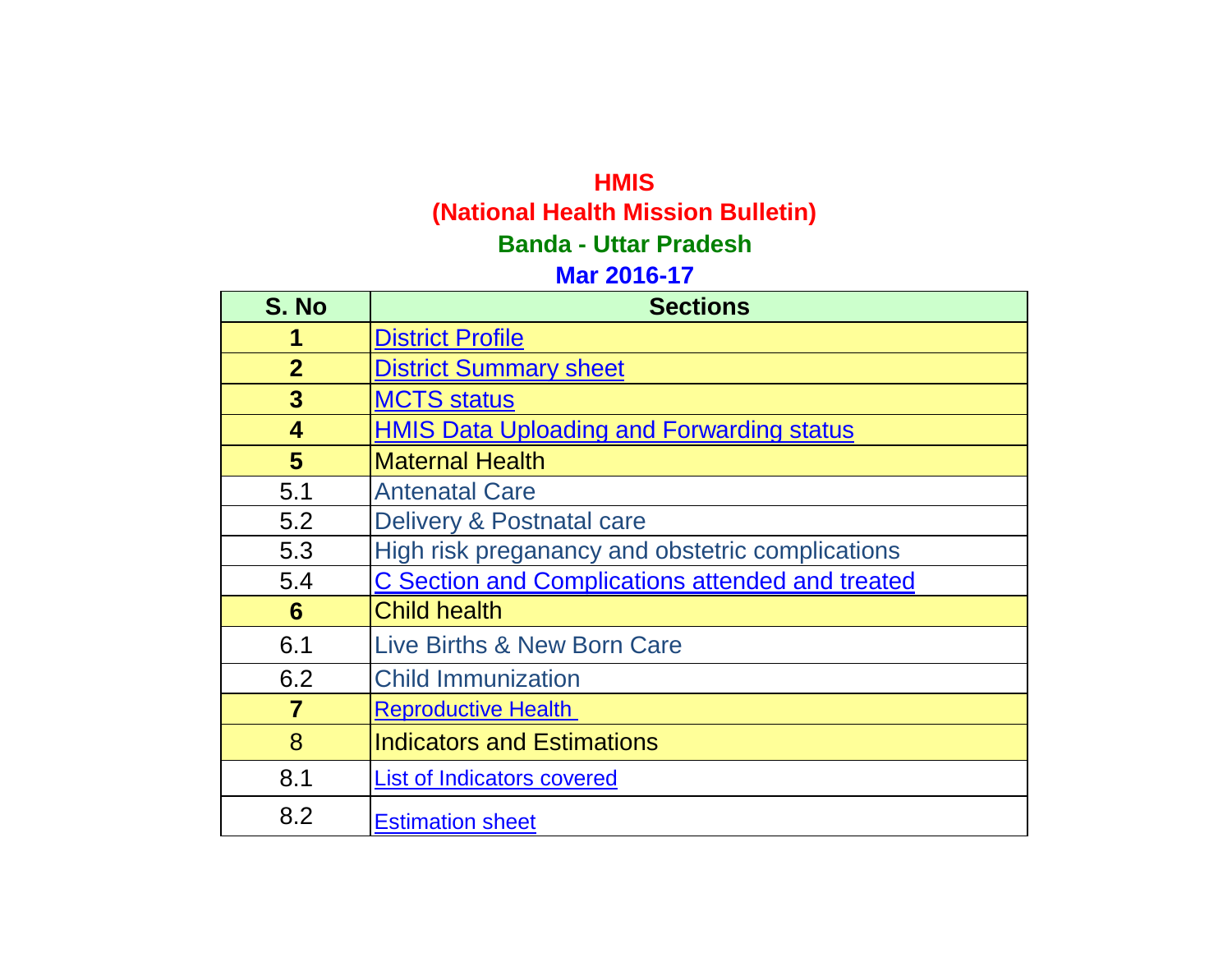#### **Volume - 2, FY 2016-17 (Mar 2017) - As on 12 Apr. 2017 - FY 2016-17 (Up to Mar)**



0 10000 20000 30000 40000 50000 60000 70000





0 10000 20000 30000 40000 50000 60000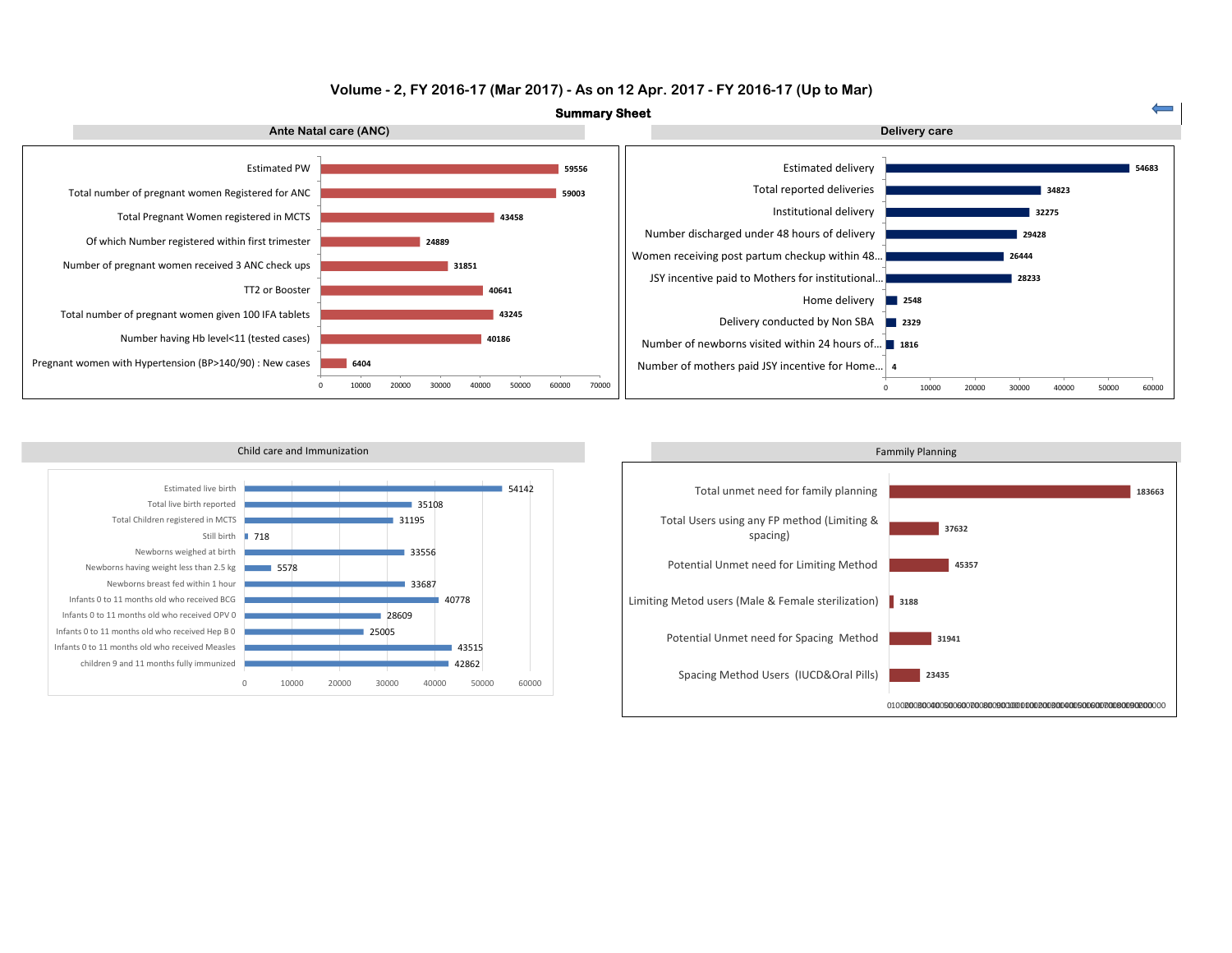#### **Banda - FY 2016-17 (Up to Mar) Summary Sheet**

 $\equiv$ 

#### **Maternal health :**

- ANC Registration in 1st trim. is 45% which is repotred neer by to AHS 12-13. Bisanda reported only 20% of 1st trimester registartion which should be improved.
- TT2/Booster coverage is also poor in Baberu block.
- ANC Registration Reported in HMIS upto Mar against estimated is 90% . According to AHS it is 70% which considerably better value.
- Total 36% of missing delivery in the district, except for Nereani and Sadar rest other blocks have large number of missing deliveries. , Hence there is a great need to activate delivery points or include the number of Pvt. facilities.
- According to AHS Home delivery in district is 28%, whereas only 5% home deliveries are being reported, this shows reporting g ap.

#### - **Child Health:**

- Among estimated live births 64% live births are reported in HMIS and 58% in MCTS. Sadar block is poor performing block in MCTS.
- Only 17% of newborn having <2.5 k.g are reported, while AHS shows 26.2 % which is need to check and verify.

#### - **Immunization**

- Usually BCG, OPV0 and Hepatitis B0 doses are given at birth time but data shows that all three are not given at the time of birth even at DH and CHCs, it is showing service gap at facility and need focus monitoring.
- Full Immunization status in MCTS is 78% where as district is reporting 76% in HMIS which considerably better value.

#### - **Family Planning**

- IUD insertion is only 13% at CHC,while 7% in DH.Major contribution is from SC.
- Tindwari and Badokhar Khurd block should improve data in spacing method.
- Female Sterilization not conducting in Tindwari block to till month.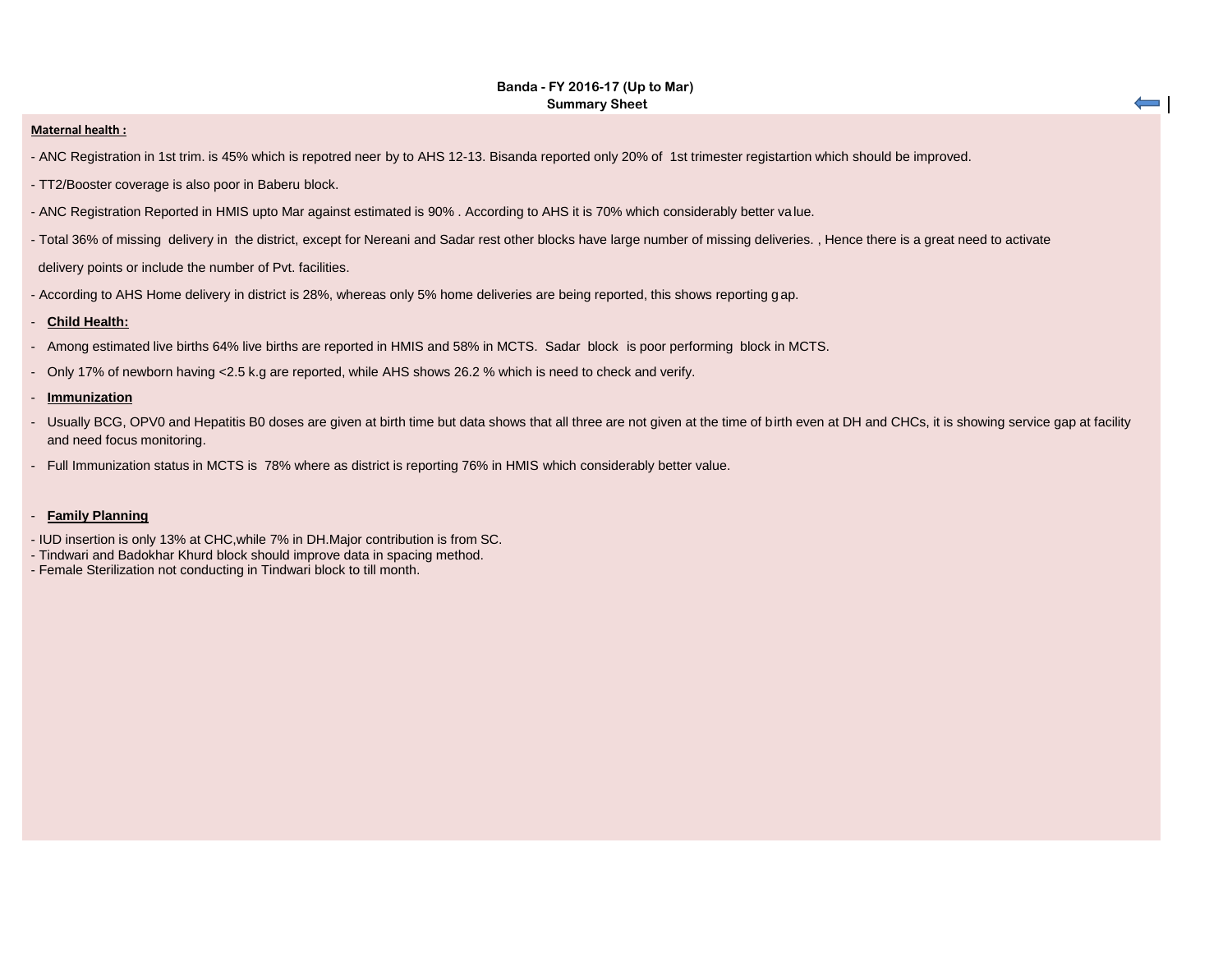#### **Banda - MCTS Status on crititical indicator as on 1st Apr 2017**

#### **Registration and Updation**







**% of Mother Services against PW registedred with LMP in Apr.15-Mar 16**

**100**

100 120





- % of child registration is low and if compare with HMIS it's only 58% which is need to be improved. - Deliveries and HRP is not reporting in MCTS which is need to be improved.

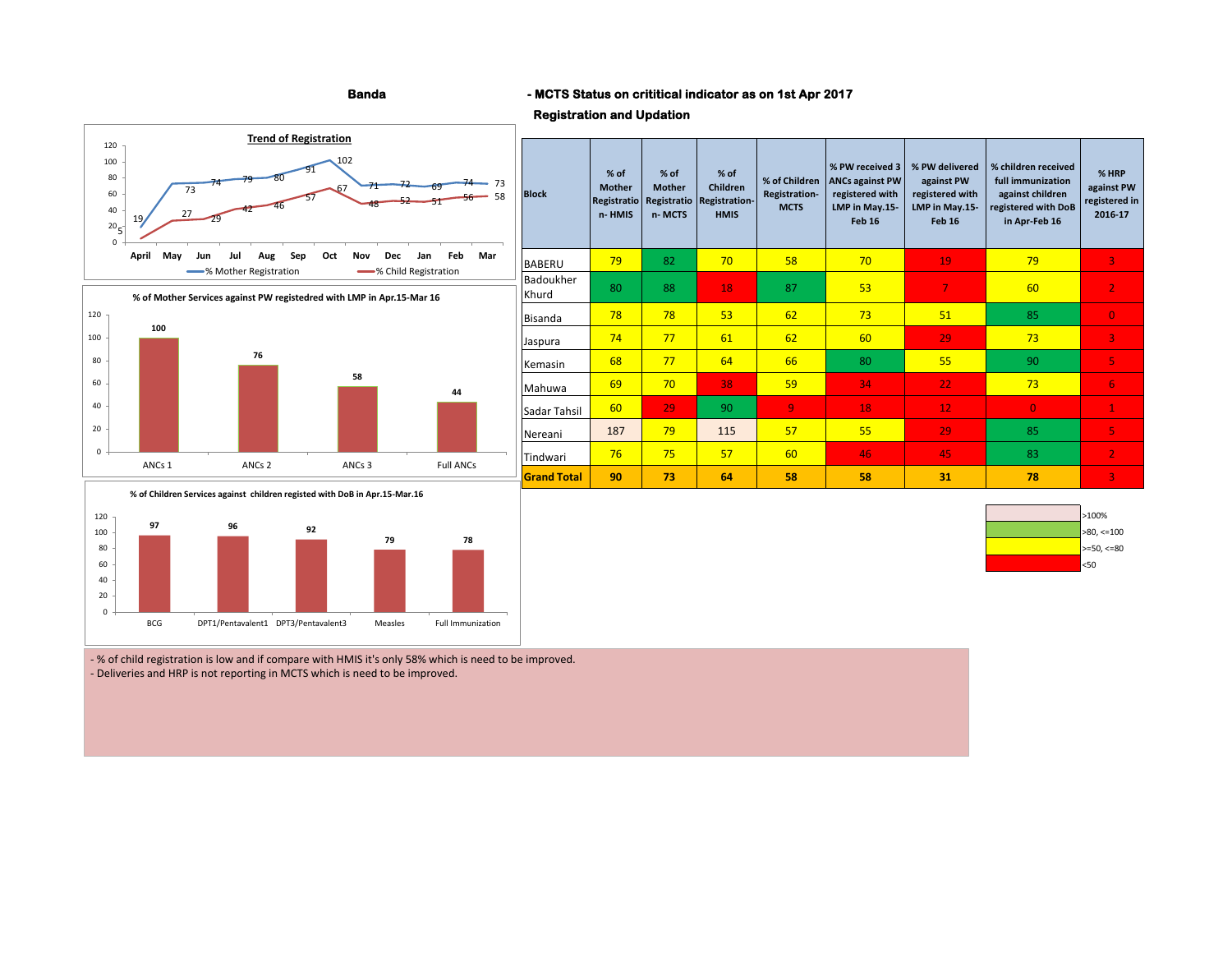|                    |                                |        | Banda '- Percent of facilities reported in HMIS by Month, FY 2016-17  |               |        |        |        |        |               |               |     |                          |     |
|--------------------|--------------------------------|--------|-----------------------------------------------------------------------|---------------|--------|--------|--------|--------|---------------|---------------|-----|--------------------------|-----|
| <b>Block</b>       | <b>Total No. of Facilities</b> | Apr-16 | $May-16$                                                              | <b>Jun-16</b> | Jul-16 | Aug-16 | Sep-16 | Oct-16 | <b>Nov-16</b> | <b>Dec-16</b> |     | Jan-17   Feb-17   Mar-17 |     |
| <b>BABERU</b>      | 44                             | 100    | 100                                                                   | 100           | 100    | 100    | 100    | 100    | 100           | 100           | 100 | 100                      | 100 |
| Jaspura            | 28                             | 100    | 100                                                                   | 100           | 100    | 100    | 100    | 100    | 100           | 100           | 100 | 100                      | 100 |
| Nereani            | 67                             | 100    | 100                                                                   | 100           | 99     | 99     | 99     | 99     | 99            | 99            | 99  | 99                       | 99  |
| Sadar Tahsil       |                                | 100    | 100                                                                   | 100           | 100    | 100    | 50     | 100    | 100           | 100           | 100 | 100                      | 100 |
| Badoukher Khurd    | 40                             | 100    | 100                                                                   | 100           | 100    | 100    | 100    | 100    | 100           | 100           | 100 | 100                      | 100 |
| Bisanda            | 42                             | 100    | 100                                                                   | 100           | 100    | 100    | 100    | 100    | 100           | 100           | 100 | 100                      | 100 |
| Kemasin            | 38                             | 100    | 100                                                                   | 100           | 100    | 100    | 100    | 100    | 100           | 100           | 100 | 100                      | 100 |
| Mahuwa             | 46                             | 100    | 100                                                                   | 100           | 100    | 100    | 100    | 100    | 100           | 100           | 100 | 100                      | 100 |
| Tindwari           | 37                             | 100    | 100                                                                   | 100           | 100    | 100    | 100    | 100    | 100           | 100           | 100 | 100                      | 100 |
| <b>Grand Total</b> | 344<br>$1 - 1 - 4$             | 100    | 100<br>Departed following our loss than according of footbits, in HMP | 100           | 100    | 100    | 99     | 100    | 100           | 100           | 100 | 100                      | 100 |

Less than 100% **Reported facilities are less than number of facilities in HMIS**<br>Reported facilities are greater than number of facilities in HMIS Reported facilities are greater than number of facilities in HMIS

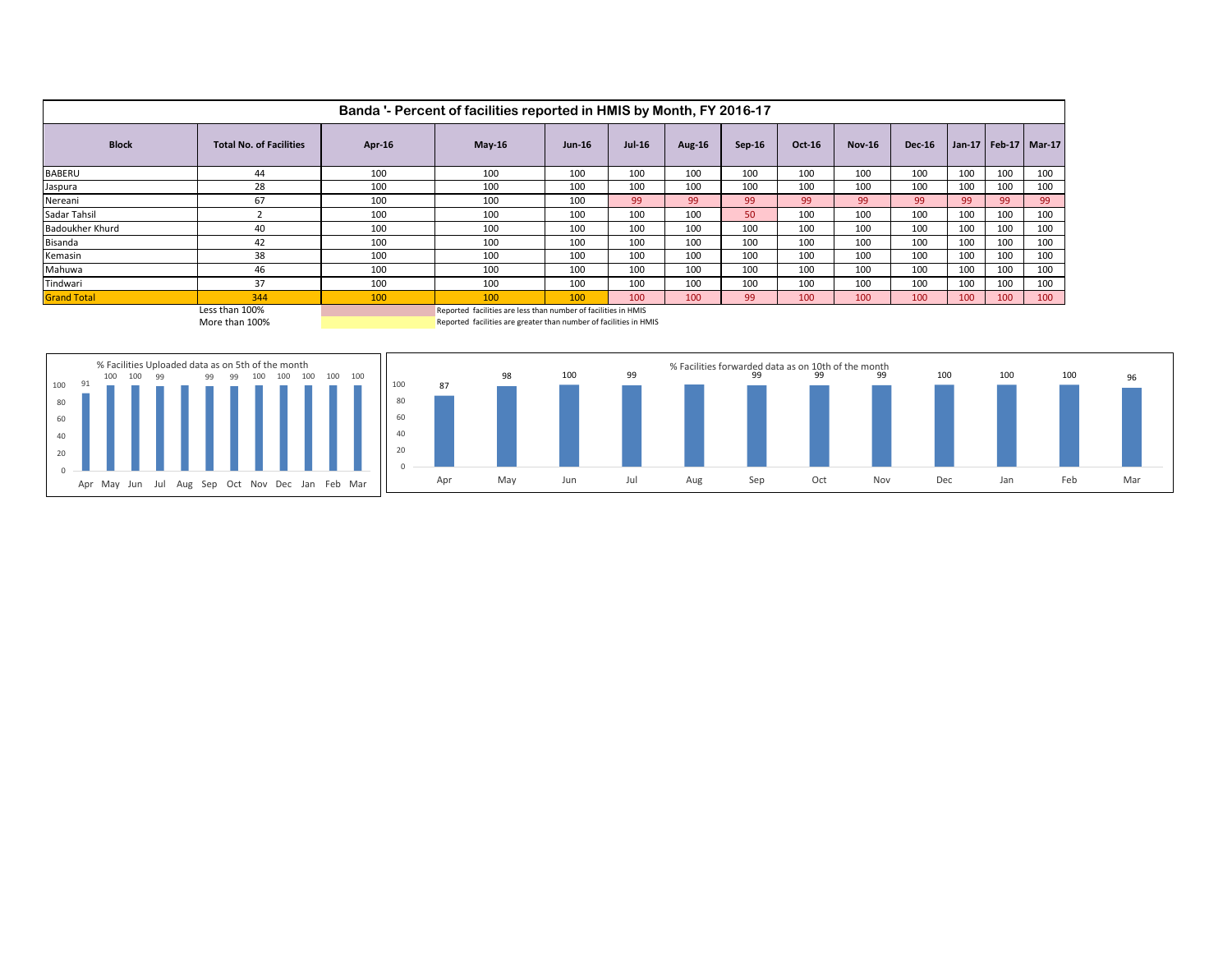

#### **Percent Distribution of Registered for ANC by Type of Facility**



| <b>Block</b>       | Propotional<br>te<br>estimated<br><b>PW</b> | <b>Total</b><br>number of<br>pregnant<br>women<br>Registered<br>for ANC | % of ANC<br>registered<br>to<br>estimated<br>Pregnancy | Of which<br><b>Number</b><br>registered<br>within first<br>trimester | % of ANC<br>registered<br>within 1st<br>trimester | TT2 or<br><b>Booster</b> | % of ANC<br>received<br>TT2/Booster | Number of<br>pregnant<br>women<br>received 3<br><b>ANC check</b><br>ups | % of ANC<br>received<br>3ANC<br>checkups |
|--------------------|---------------------------------------------|-------------------------------------------------------------------------|--------------------------------------------------------|----------------------------------------------------------------------|---------------------------------------------------|--------------------------|-------------------------------------|-------------------------------------------------------------------------|------------------------------------------|
| <b>BABFRU</b>      | 7440                                        | 5912                                                                    | 79.5                                                   | 1968                                                                 | 33.3                                              | 2019                     | 27.1                                | 3696                                                                    | 49.7                                     |
| Jaspura            | 3737                                        | 2781                                                                    | 74.4                                                   | 995                                                                  | 35.8                                              | 2573                     | 68.9                                | 2094                                                                    | 56.0                                     |
| Nereani            | 8762                                        | 16389                                                                   | 187.0                                                  | 6490                                                                 | 39.6                                              | 8655                     | 98.8                                | 7421                                                                    | 84.7                                     |
| Sadar Tahsil       | 6530                                        | 3943                                                                    | 60.4                                                   | 2980                                                                 | 75.6                                              | 3743                     | 57.3                                | 2019                                                                    | 30.9                                     |
| Badoukher Khi      | 6753                                        | 5416                                                                    | 80.2                                                   | 5403                                                                 | 99.8                                              | 4870                     | 72.1                                | 3878                                                                    | 57.4                                     |
| Bisanda            | 6954                                        | 5409                                                                    | 77.8                                                   | 1120                                                                 | 20.7                                              | 4779                     | 68.7                                | 2139                                                                    | 30.8                                     |
| Kemasin            | 5697                                        | 3878                                                                    | 68.1                                                   | 1857                                                                 | 47.9                                              | 3575                     | 62.7                                | 2251                                                                    | 39.5                                     |
| Mahuwa             | 7422                                        | 5097                                                                    | 68.7                                                   | 1436                                                                 | 28.2                                              | 4458                     | 60.1                                | 2753                                                                    | 37.1                                     |
| Tindwari           | 6262                                        | 4748                                                                    | 75.8                                                   | 1884                                                                 | 39.7                                              | 4587                     | 73.3                                | 3889                                                                    | 62.1                                     |
| <b>Grand Total</b> | 59556                                       | 53573                                                                   | 90.0                                                   | 24133                                                                | 45.0                                              | 39259                    | 65.9                                | 30140                                                                   | 50.6                                     |
| AHS (2012-13)      |                                             |                                                                         | 70.1                                                   |                                                                      | 59.4                                              |                          |                                     |                                                                         | 37.1                                     |

2- ANC Registration in 1st trim. is 45% which is repotred neer by to AHS 12-13. Bisanda reported only 20% of 1st trimester registartion which should be improved.

3- % of ANC recievd 3 ANC checkup is 50% which is more reported from AHS 12- 13(37.1%).

## <50

 $\leftarrow$ 

#### **FY 2016-17 (Upto Mar) Banda - ANC Services Reported in HMIS during ANC Services, Trends, Distribution and Performance**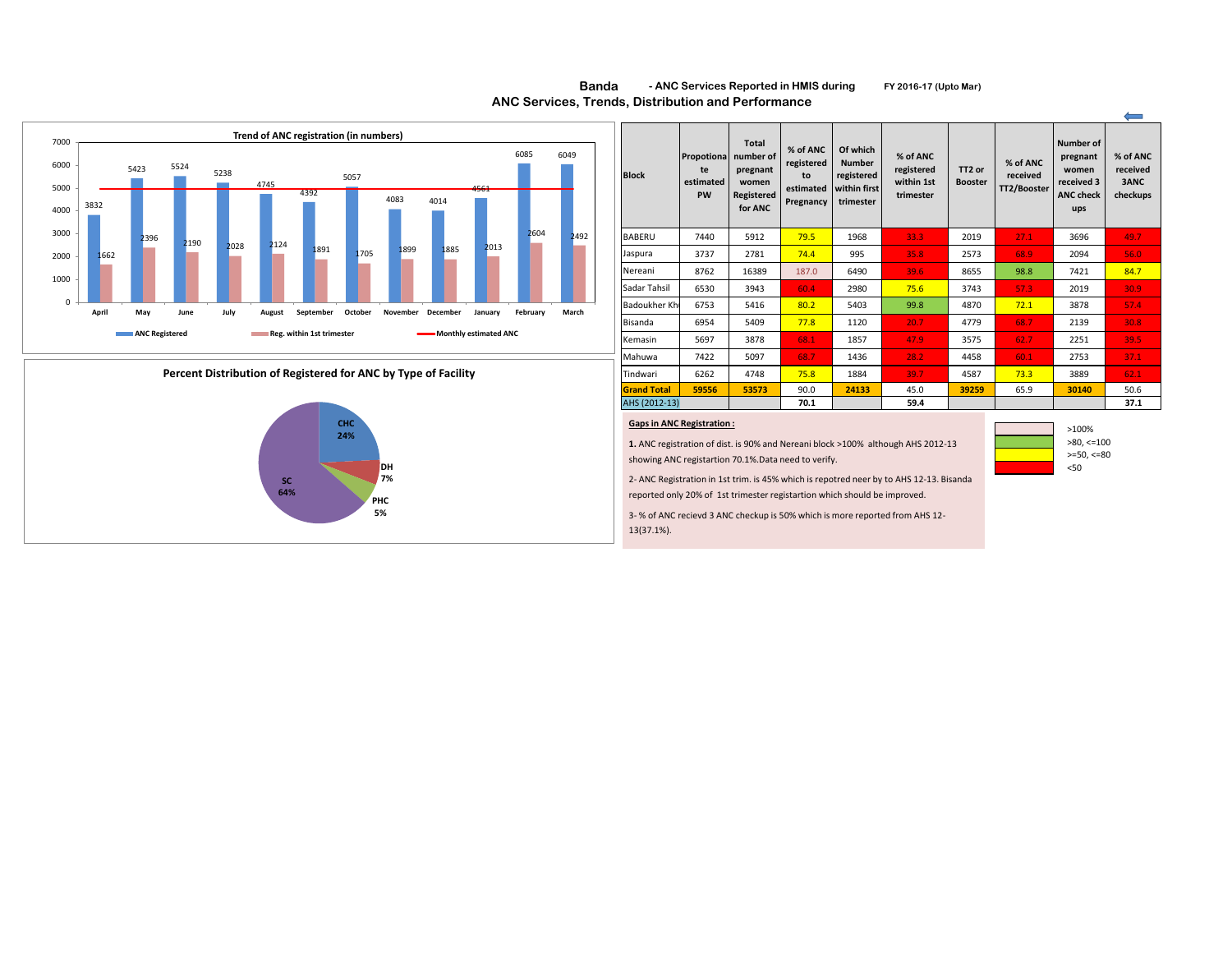

#### **FY 2016-17 (Upto Mar)**





|                    |                                         |                                            |                                                 |                                                                          |                           |                                              |                                                                            |                                                                             |                                                                                 |                                                                   |                                                   | $\overline{\phantom{a}}$                    |
|--------------------|-----------------------------------------|--------------------------------------------|-------------------------------------------------|--------------------------------------------------------------------------|---------------------------|----------------------------------------------|----------------------------------------------------------------------------|-----------------------------------------------------------------------------|---------------------------------------------------------------------------------|-------------------------------------------------------------------|---------------------------------------------------|---------------------------------------------|
| <b>Block</b>       | Estimated<br>deliveries<br>Propotionate | Home<br>F<br>Deliveries<br>number<br>Total | ä<br>conducted<br>facility<br><b>Deliveries</b> | <b>Total</b><br>number of<br><b>Deliveries</b><br>(Home+Ins<br>titution) | %<br>delivery<br>reported | $%$ of<br>delivery<br>missed in<br>reporting | $%$ of<br>institution<br>al<br>deliveries<br>among<br>reported<br>delivery | $%$ of<br>institution<br>al<br>deliveries<br>among<br>estimated<br>delivery | Of which<br><b>Number</b><br>discharge<br>d under<br>48 hours<br>of<br>delivery | $%$ of<br>delivered<br>women<br>discharge<br>d within<br>48 hours | <b>JSY</b> incentive<br>paid to<br><b>Mothers</b> | % of JSY<br>incentive<br>paid to<br>mothers |
| <b>BABERU</b>      | 6831                                    | 425                                        | 4358                                            | 4783                                                                     | 70.0                      | 30                                           | 91.1                                                                       | 63.8                                                                        | 4358                                                                            | 100.0                                                             | 4358                                              | 100.0                                       |
| Jaspura            | 3431                                    | 269                                        | 1767                                            | 2036                                                                     | 59.3                      | 41                                           | 86.8                                                                       | 51.5                                                                        | 674                                                                             | 38.1                                                              | 1079                                              | 61.1                                        |
| Nereani            | 8045                                    | 321                                        | 8567                                            | 8888                                                                     | 110.5                     | $-10$                                        | 96.4                                                                       | 106.5                                                                       | 8237                                                                            | 96.1                                                              | 6797                                              | 79.3                                        |
| Sadar Tahsil       | 5995                                    | 0                                          | 5395                                            | 5395                                                                     | 90.0                      | 10                                           | 100.0                                                                      | 90.0                                                                        | 4176                                                                            | 77.4                                                              | 3827                                              | 70.9                                        |
| Badoukher Kh       | 6200                                    | 380                                        | 567                                             | 947                                                                      | 15.3                      | 85                                           | 59.9                                                                       | 9.1                                                                         | 566                                                                             | 99.8                                                              | 682                                               | 120.3                                       |
| Bisanda            | 6385                                    | 328                                        | 3034                                            | 3362                                                                     | 52.7                      | 47                                           | 90.2                                                                       | 47.5                                                                        | 3034                                                                            | 100.0                                                             | 3299                                              | 108.7                                       |
| Kemasin            | 5231                                    | 307                                        | 3043                                            | 3350                                                                     | 64.0                      | 36                                           | 90.8                                                                       | 58.2                                                                        | 3043                                                                            | 100.0                                                             | 3043                                              | 100.0                                       |
| Mahuwa             | 6815                                    | 219                                        | 2418                                            | 2637                                                                     | 38.7                      | 61                                           | 91.7                                                                       | 35.5                                                                        | 2264                                                                            | 93.6                                                              | 1965                                              | 81.3                                        |
| Tindwari           | 5749                                    | 299                                        | 2988                                            | 3287                                                                     | 57.2                      | 43                                           | 90.9                                                                       | 52.0                                                                        | 2988                                                                            | 100.0                                                             | 3183                                              | 106.5                                       |
| <b>Grand Total</b> | 54683                                   | 2548                                       | 32137                                           | 34685                                                                    | 63.4                      | 36.6                                         | 92.7                                                                       | 58.8                                                                        | 29340                                                                           | 91.3                                                              | 28233                                             | 87.9                                        |
| AHS (2012-13)      |                                         |                                            |                                                 |                                                                          |                           |                                              | 73.2                                                                       |                                                                             |                                                                                 | 70.5                                                              |                                                   | 94.3                                        |



#### **Gaps in Deliveries :**-

1- Percentage of institutional delivery is 93% while AHS data shows 73.2%, which needs to check and verify.

2- Percentage of delivered women discharged within 48 hours is 92% while according to AHS data it is 70.5 %. Data needs to check and verify.

3- Distribution of delivery across facility is almost similar figure i.e.CHC 25%,PHC 14%,SC 10% respectively, which to verify from base records . 4- % of JSY incentive paid to mothers more than 100%in Bisanda, Tindwari and Badoukher which needs to check and verify.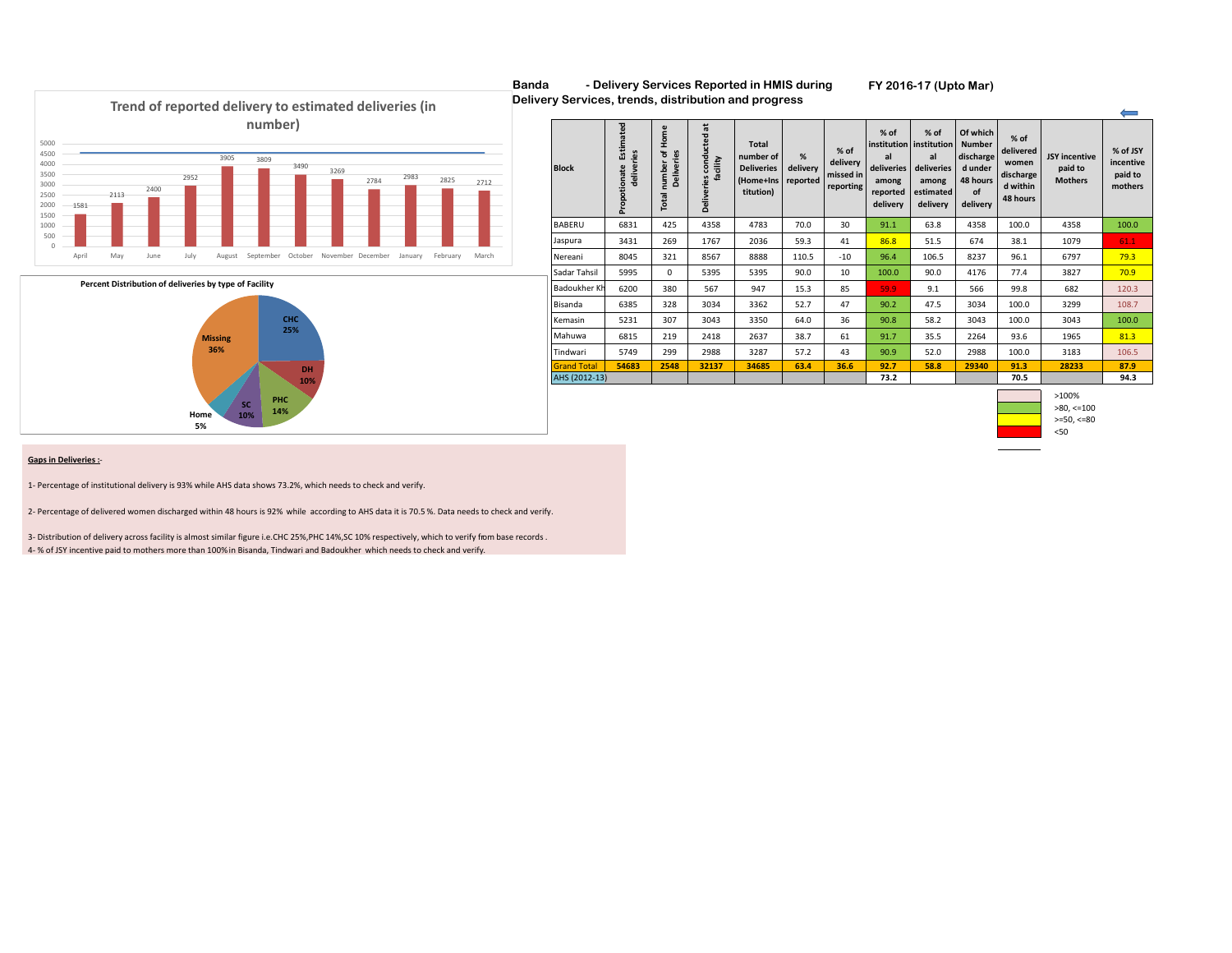



#### **Block Total number of pregnant women Registered for ANC Number having Hb level<11 (tested cases) % of having Hb level <11 Number having severe anaemia (Hb<7) treated at institution % of severe (Hb <7) anemia treated rate at institution Pregnant women with Hypertension (BP>140/90) : New cases % of PW with hypertension** BABERU 5912 1951 26.2 59 1.0 1486 20.0 Jaspura | 2781 | 2426 | 32.6 | 66 | 2.4 | 659 | 8.9 Nereani | 16389 | 7193 | 82.1 | 1165 | 7.1 | 582 | 6.6 Sadar Tahsil 3943 18341 280.9 732 18.6 0 0.0 Badoukher Khurd 5416 102 1.5 0 0.0 17 0.3 Bisanda | 5409 | 1324 | 19.0 | 0 | 0.0 | 0 | 0.0 | 0.0 Kemasin 3878 2138 37.5 0 0.0 1700 29.8 Mahuwa 5097 1244 16.8 0 0.0 1960 26.4 Tindwari | 4748 | 3859 | 61.6 | 0 | 0.0 | 0 | 0.0 | 0.0 **Grand Total 53573 38578** 64.8 **2022** 3.8 **6404** 10.8 AHS (2012-13)

#### **Gaps in HRP :**

- Percentage of identified cases of severe anamic is very poor which should need focus at facility level.

- Percentage of Hypertensive cases identification is poor in 4 blocks which should need to check from records.

#### **Banda -High Risk Pregnancies Services Reported in HMIS during FY 2016-17 (Upto Mar) High risk PW reporting trends, distribution and progress**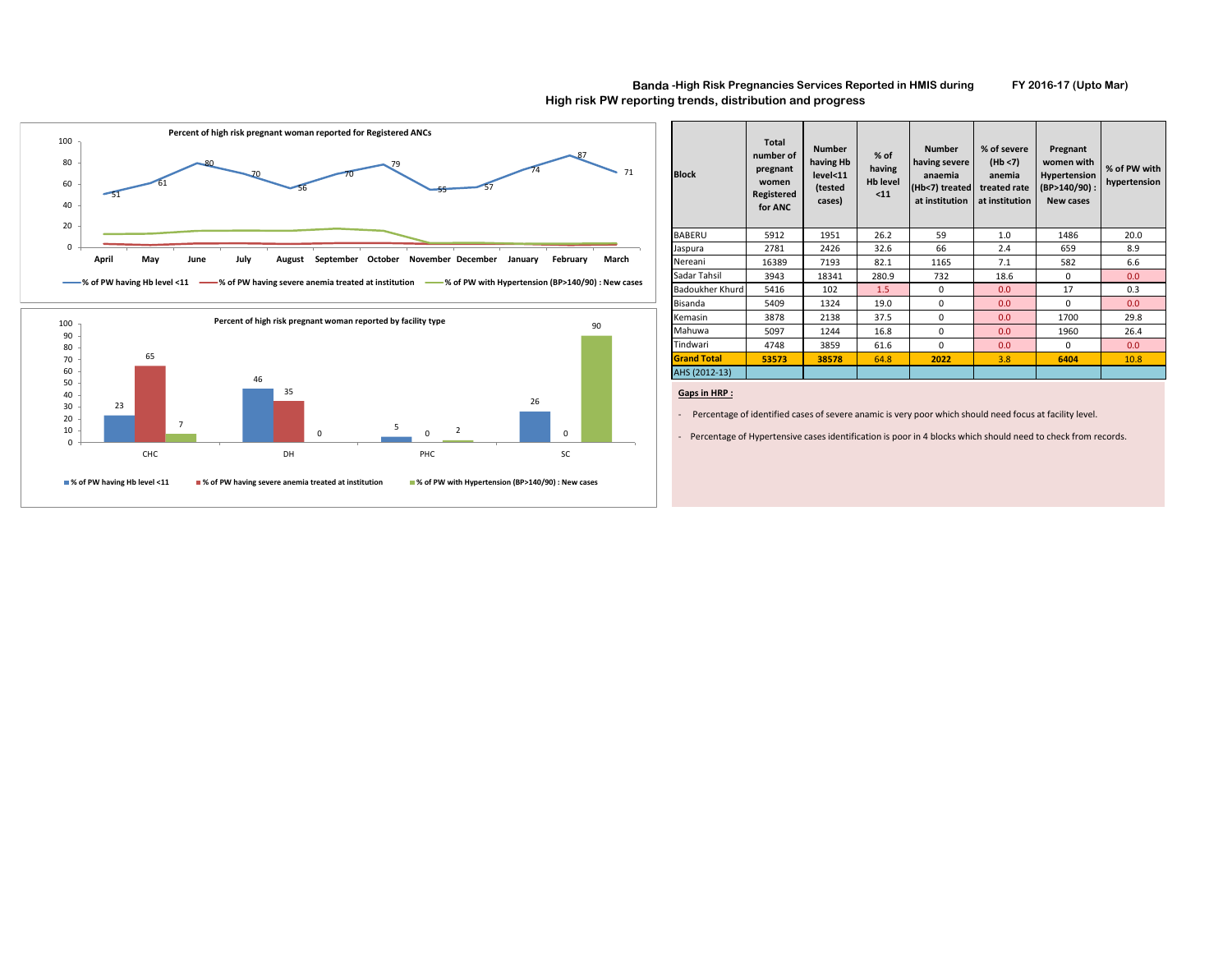| <b>Banda C-Section and Complication treated</b> |  |
|-------------------------------------------------|--|
|-------------------------------------------------|--|

|               |                        |                                         |                                                          |                                                     |                       | <b>Complications Treated with</b>            |                     |                                    |             | C- section conducted |              |                |                                          |
|---------------|------------------------|-----------------------------------------|----------------------------------------------------------|-----------------------------------------------------|-----------------------|----------------------------------------------|---------------------|------------------------------------|-------------|----------------------|--------------|----------------|------------------------------------------|
| <b>S. No.</b> | <b>Block</b>           | <b>Institutional</b><br><b>Delivery</b> | Preg. with<br>Compl.<br><b>Attended at</b><br>facilities | % Preg. with<br>Compl.<br>Attended at<br>facilities | <b>IV Antibiotics</b> | IV<br>Antihypertens<br>ive/ Magsulph<br>Inj. | <b>IV Oxytocics</b> | <b>Blood</b><br><b>Transfusion</b> | DH          | <b>CHC</b>           | <b>PHC</b>   | <b>Others</b>  | $%$ of C-<br><b>Section</b><br>performed |
|               | Kemasin                | 3043                                    | $\mathbf 0$                                              | $\mathbf 0$                                         | $\mathbf 0$           | $\mathbf 0$                                  | $\mathbf 0$         | $\mathbf 0$                        | 0           | $\mathbf 0$          | $\mathbf 0$  | $\mathbf 0$    | $\mathbf 0$                              |
| 2             | <b>BABERU</b>          | 4358                                    | 1212                                                     | 28                                                  | 1525                  | 0                                            | 1128                | 0                                  | 0           | 0                    | 0            | $\mathbf 0$    | 0                                        |
| 3             | Jaspura                | 1767                                    | $\Omega$                                                 | $\mathbf 0$                                         | 0                     | 0                                            | 140                 | 0                                  | 0           | 134                  | $\mathbf 0$  | $\mathbf 0$    | 8                                        |
| 4             | Nereani                | 8567                                    | 379                                                      | 4                                                   | 462                   | 50                                           | 277                 | 69                                 | 0           | 682                  | $\mathbf 0$  | 0              | 8                                        |
| 5             | Sadar Tahsil           | 5395                                    | 1119                                                     | 21                                                  | 853                   | $\mathbf 0$                                  | 32                  | 118                                | 65          | 0                    | $\mathbf 0$  | $\mathbf 0$    |                                          |
| 6             | <b>Badoukher Khurd</b> | 567                                     | 150                                                      | 26                                                  | 210                   | $\mathbf 0$                                  | $\mathbf 0$         | 0                                  | 0           | 0                    | $\mathbf 0$  | $\mathbf 0$    | 0                                        |
| 7             | <b>Bisanda</b>         | 3034                                    | $\mathbf 0$                                              | $\mathbf 0$                                         | 33                    | 0                                            | 278                 | 0                                  | $\mathbf 0$ | 0                    | $\mathbf 0$  | $\Omega$       | 0                                        |
| 8             | Mahuwa                 | 2418                                    | 280                                                      | 12                                                  | $\mathbf 0$           | $\mathbf 0$                                  | 384                 | 0                                  | 0           | 0                    | $\mathbf 0$  | $\mathbf 0$    | $\mathbf 0$                              |
| 9             | Tindwari               | 2988                                    | $\mathbf 0$                                              | 0                                                   | $\mathbf 0$           | 0                                            | $\Omega$            | 0                                  | 0           | 0                    | 0            | $\mathbf 0$    | 0                                        |
|               | <b>Grand Total</b>     | 32137                                   | 3140                                                     | 10                                                  | 3083                  | 50                                           | 2239                | 187                                | 65          | 816                  | $\mathbf{0}$ | $\overline{0}$ | 3                                        |

1- Complication cases reporting is very low at CHC level. Only 55 % of blocks are reporting.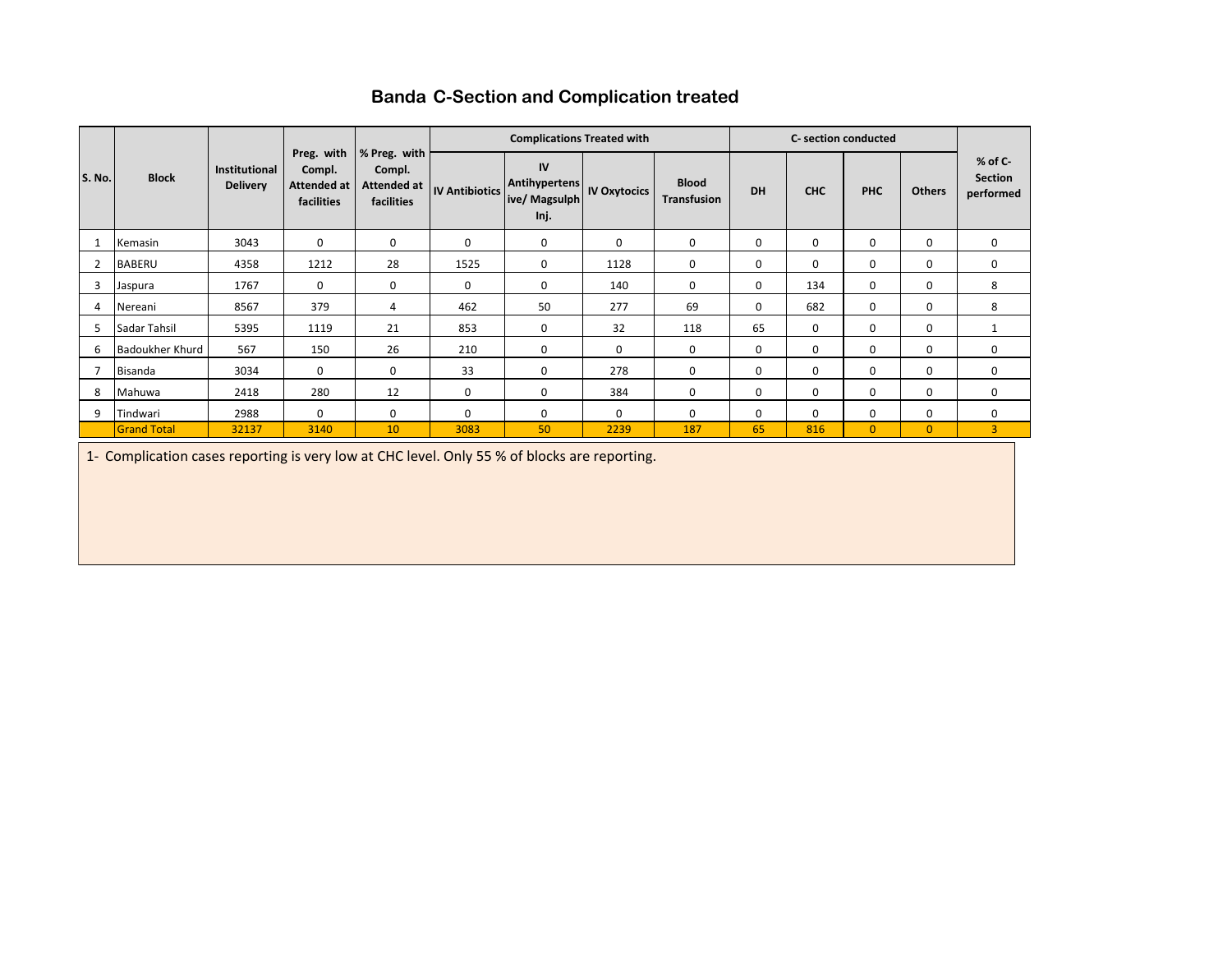#### **Child care services trends, distribution and progress Banda - Child Services Reported in HMIS during FY 2016-17 (UP to Mar)**

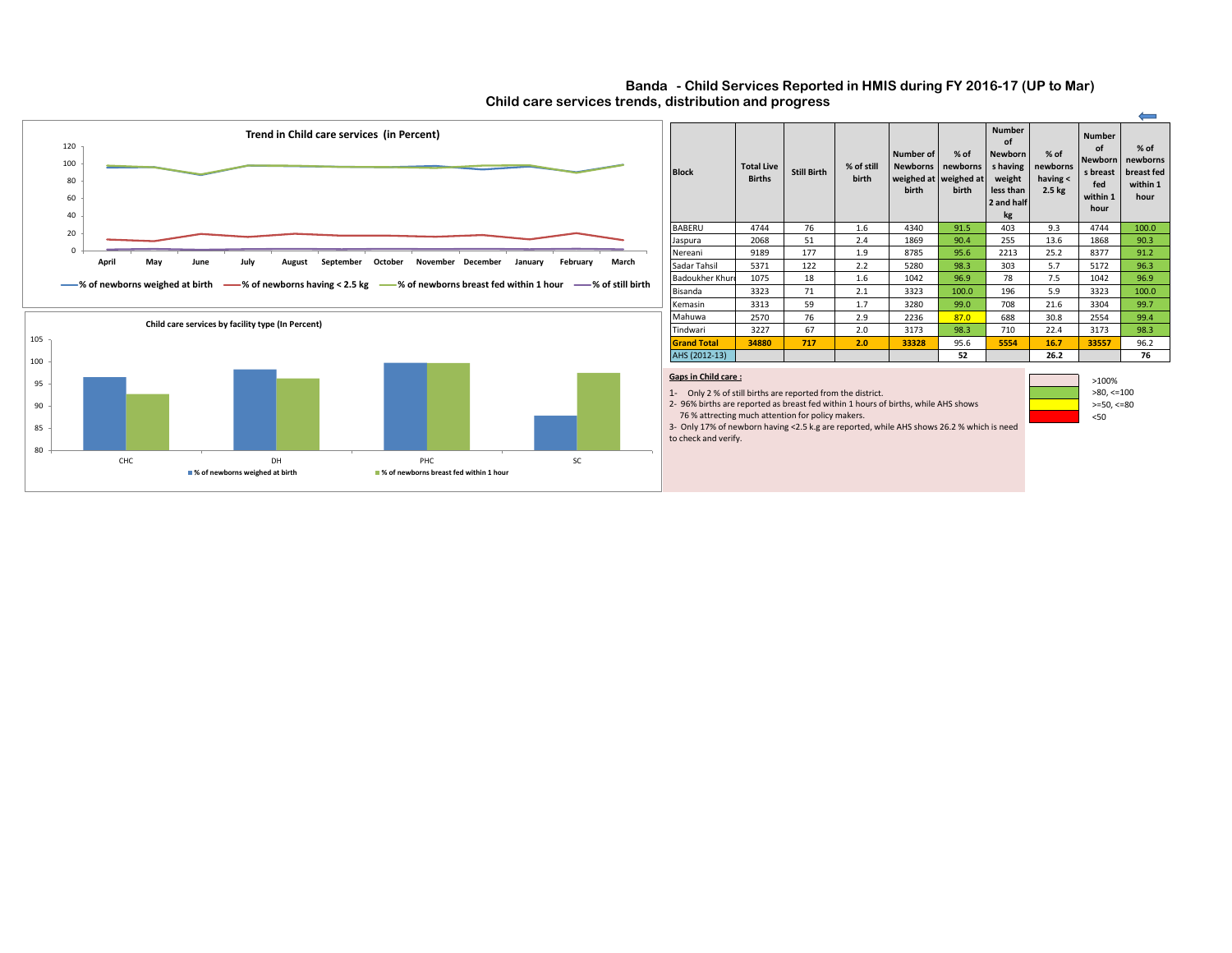



| <b>Block</b>          | Est. live<br>birth | <b>Total Live</b><br><b>Births</b> | <b>Number of</b><br>Infants 0 to<br>11 months<br>old who<br>received<br><b>BCG</b> | % of Infants<br>0 to 11<br>months old<br>who<br>received BCG | Number of<br>Infants 0 to Infants 0 to<br>11 months<br>old who<br>received<br>OPV <sub>0</sub> | $%$ of<br>11 months<br>old who<br>received<br>OPV <sub>0</sub> | <b>Number</b><br>0 to 11<br>months<br>old who<br>received<br><b>Hepatitis-</b><br><b>B0</b> | of Infants   % of Infants<br>0 to 11<br>months old<br>who<br>received<br>Hep B <sub>0</sub> | <b>Number</b><br>of Infants<br>0 to 11<br>months<br>old who<br>received<br><b>Measles</b> | $%$ of<br>Infants <sub>0</sub><br>to 11<br>months<br>old who<br><b>Measles</b> | children 9<br>and 11<br>months<br>fully<br>immunize<br>d<br>received (BCG+DPT<br>123+OPV<br>$1.7 - 1 - 1$ | % of<br>children 9<br>and 11<br>months<br>fully<br>immunized |
|-----------------------|--------------------|------------------------------------|------------------------------------------------------------------------------------|--------------------------------------------------------------|------------------------------------------------------------------------------------------------|----------------------------------------------------------------|---------------------------------------------------------------------------------------------|---------------------------------------------------------------------------------------------|-------------------------------------------------------------------------------------------|--------------------------------------------------------------------------------|-----------------------------------------------------------------------------------------------------------|--------------------------------------------------------------|
| <b>BABERU</b>         | 6764               | 4744                               | 5294                                                                               | 78.3                                                         | 4597                                                                                           | 68.0                                                           | 4578                                                                                        | 67.7                                                                                        | 4218                                                                                      | 62.4                                                                           | 4121                                                                                                      | 60.9                                                         |
| Jaspura               | 3397               | 2068                               | 2518                                                                               | 74.1                                                         | 1880                                                                                           | 55.3                                                           | 1773                                                                                        | 52.2                                                                                        | 2875                                                                                      | 84.6                                                                           | 2851                                                                                                      | 83.9                                                         |
| Nereani               | 7966               | 9189                               | 9454                                                                               | 118.7                                                        | 6955                                                                                           | 87.3                                                           | 6537                                                                                        | 82.1                                                                                        | 6314                                                                                      | 79.3                                                                           | 6366                                                                                                      | 79.9                                                         |
| Sadar Tahsil          | 5936               | 5371                               | 5986                                                                               | 100.8                                                        | 4870                                                                                           | 82.0                                                           | 4754                                                                                        | 80.1                                                                                        | 3863                                                                                      | 65.1                                                                           | 3623                                                                                                      | 61.0                                                         |
| <b>Badoukher Khun</b> | 6139               | 1075                               | 2017                                                                               | 32.9                                                         | 1475                                                                                           | 24.0                                                           | 358                                                                                         | 5.8                                                                                         | 5344                                                                                      | 87.1                                                                           | 5399                                                                                                      | 87.9                                                         |
| Bisanda               | 6322               | 3323                               | 3397                                                                               | 53.7                                                         | 1974                                                                                           | 31.2                                                           | 1552                                                                                        | 24.5                                                                                        | 5138                                                                                      | 81.3                                                                           | 5138                                                                                                      | 81.3                                                         |
| Kemasin               | 5179               | 3313                               | 3625                                                                               | 70.0                                                         | 2192                                                                                           | 42.3                                                           | 1956                                                                                        | 37.8                                                                                        | 4143                                                                                      | 80.0                                                                           | 4155                                                                                                      | 80.2                                                         |
| Mahuwa                | 6747               | 2570                               | 3161                                                                               | 46.9                                                         | 2441                                                                                           | 36.2                                                           | 1390                                                                                        | 20.6                                                                                        | 5196                                                                                      | 77.0                                                                           | 4930                                                                                                      | 73.1                                                         |
| Tindwari              | 5692               | 3227                               | 4248                                                                               | 74.6                                                         | 2145                                                                                           | 37.7                                                           | 2103                                                                                        | 36.9                                                                                        | 4395                                                                                      | 77.2                                                                           | 4395                                                                                                      | 77.2                                                         |
| <b>Grand Total</b>    | 54142              | 34880                              | 39700                                                                              | 73.3                                                         | 28529                                                                                          | 52.7                                                           | 25001                                                                                       | 46.2                                                                                        | 41486                                                                                     | 76.6                                                                           | 40978                                                                                                     | 75.7                                                         |
|                       |                    |                                    |                                                                                    |                                                              |                                                                                                |                                                                |                                                                                             |                                                                                             |                                                                                           |                                                                                |                                                                                                           |                                                              |

#### **Gaps in Immunization :**

**1-** No of Live births and BCG given not corresponding in most of the blocks. Data needs to verify from records available at facility.

**% of Infants 0 to 11 months old who received Hep B 0**

2- Usually BCG, OPV0 and Hepatitis B0 doses are given at birth time but data shows that all three are not given at the time of birth even at DH and CHCs, it is showing service gap at facility and need focus monitoring.



 $\leftarrow$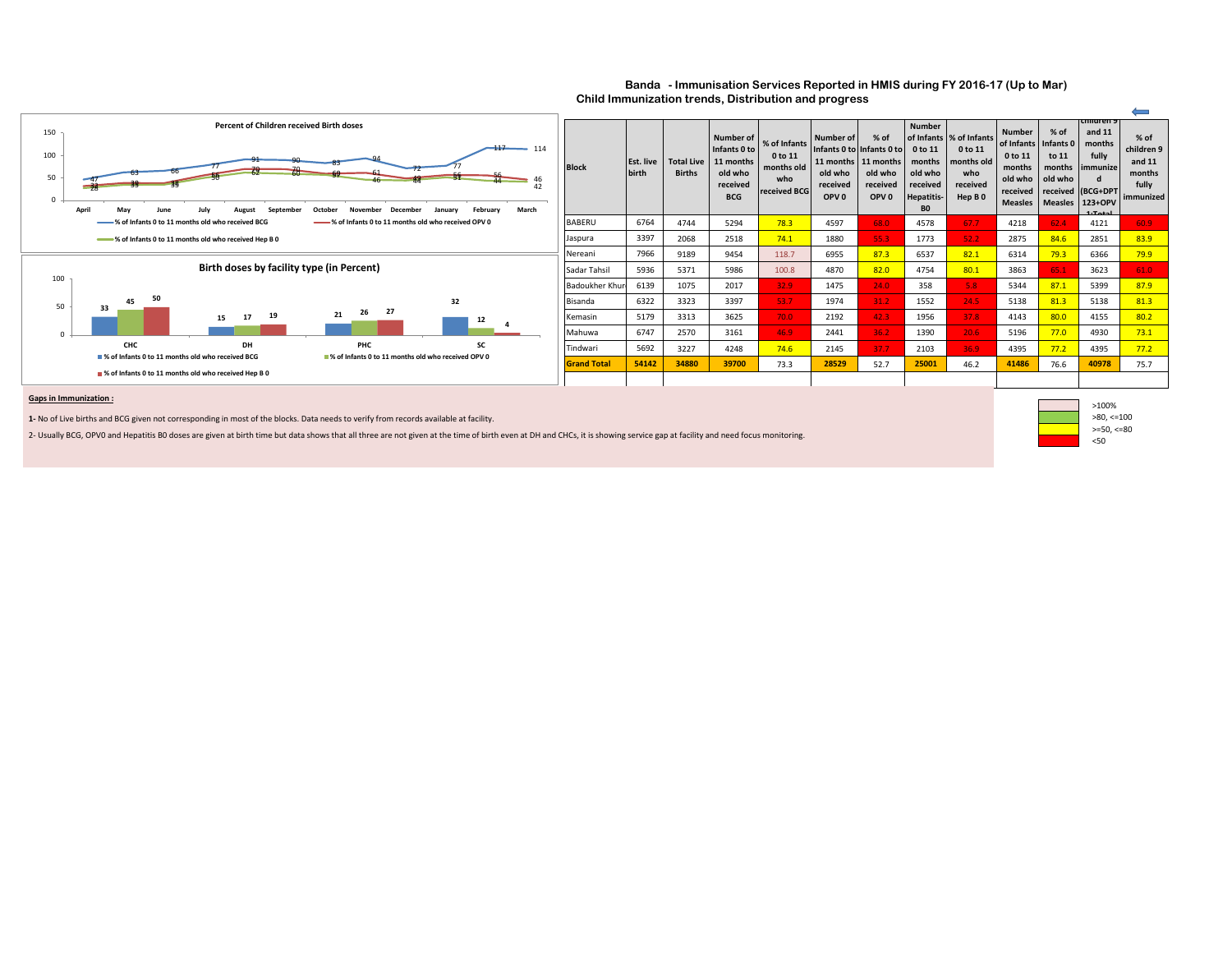#### **Banda - Family Planning Services Reported in HMIS during FY 2016-17 (Up to Mar)**

 **Family planning trends Distribution and progress**



#### **Percent Distributions of new IUD insertions by facility type**

![](_page_13_Figure_4.jpeg)

| <b>Block</b>       | <b>Potential</b><br>unmet<br>need for<br>limiting<br>method | c<br>Sterilizatio<br>Viale | c<br>Sterilizatio<br>emale | % achivement<br>for limiting<br>method | <b>Potential</b><br>unmet<br>need for<br>spacing<br>method | new<br><b>IUD</b><br>Insertio<br><b>ns</b> | Condom<br><b>Users</b> | <b>Oral Pills</b><br><b>Users</b> | %<br>achiveme<br>nt for<br>spacing<br>method | <b>Total</b><br>need for<br>family<br>planning | % of Total<br>family<br>planning<br>service<br>provided |
|--------------------|-------------------------------------------------------------|----------------------------|----------------------------|----------------------------------------|------------------------------------------------------------|--------------------------------------------|------------------------|-----------------------------------|----------------------------------------------|------------------------------------------------|---------------------------------------------------------|
| Jaspura            | 2896                                                        | 43                         | 146                        | 6.5                                    | 2039                                                       | 334                                        | 814                    | 543                               | 82.9                                         | 11726                                          | 16.0                                                    |
| Nereani            | 7150                                                        | $\mathbf 0$                | 812                        | 11.4                                   | 5035                                                       | 2796                                       | 1215                   | 1213                              | 103.7                                        | 28953                                          | 20.8                                                    |
| Sadar Tahsil       | 0                                                           | 8                          | 416                        |                                        | 0                                                          | 871                                        | 1894                   | 1416                              |                                              | 0                                              |                                                         |
| Badoukher Khurd    | 10337                                                       | 0                          | 141                        | 1.4                                    | 7280                                                       | 1336                                       | 937                    | 954                               | 44.3                                         | 41858                                          | 8.0                                                     |
| Bisanda            | 4581                                                        | $\mathbf 0$                | 357                        | 7.8                                    | 3226                                                       | 1690                                       | 969                    | 925                               | 111.1                                        | 18549                                          | 21.2                                                    |
| Kemasin            | 4238                                                        | $\mathbf 0$                | 411                        | 9.7                                    | 2984                                                       | 741                                        | 667                    | 548                               | 65.5                                         | 17161                                          | 13.8                                                    |
| Mahuwa             | 5312                                                        | $\mathbf 0$                | 486                        | 9.1                                    | 3741                                                       | 1988                                       | 681                    | 473                               | 84.0                                         | 21509                                          | 16.9                                                    |
| Tindwari           | 4278                                                        | $\mathbf 0$                | $\Omega$                   | 0.0                                    | 3013                                                       | 897                                        | 328                    | 468                               | 56.2                                         | 17323                                          | 9.8                                                     |
| <b>BABERU</b>      | 6565                                                        | 3                          | 365                        | 5.6                                    | 4623                                                       | 1797                                       | 8608                   | 8713                              | 413.5                                        | 26584                                          | 73.3                                                    |
| <b>Grand Total</b> | 45357                                                       | 54                         | 3134                       | 7.03                                   | 31941                                                      | 12450                                      | 16113                  | 15253                             | 137.2                                        | 183663                                         | 25.6                                                    |

#### **Gaps in Family planning :**

1- IUD insertion is only 13% at CHC,while 7% in DH.Major contribution is from SC.

2- Tindwari and Badoukher Khurd blocks should improve data in spacing method. Other Blocks are over reporting.

![](_page_13_Figure_9.jpeg)

 $\overline{\phantom{0}}$ 

3- Female Sterilization are not conducting in Tindwari block.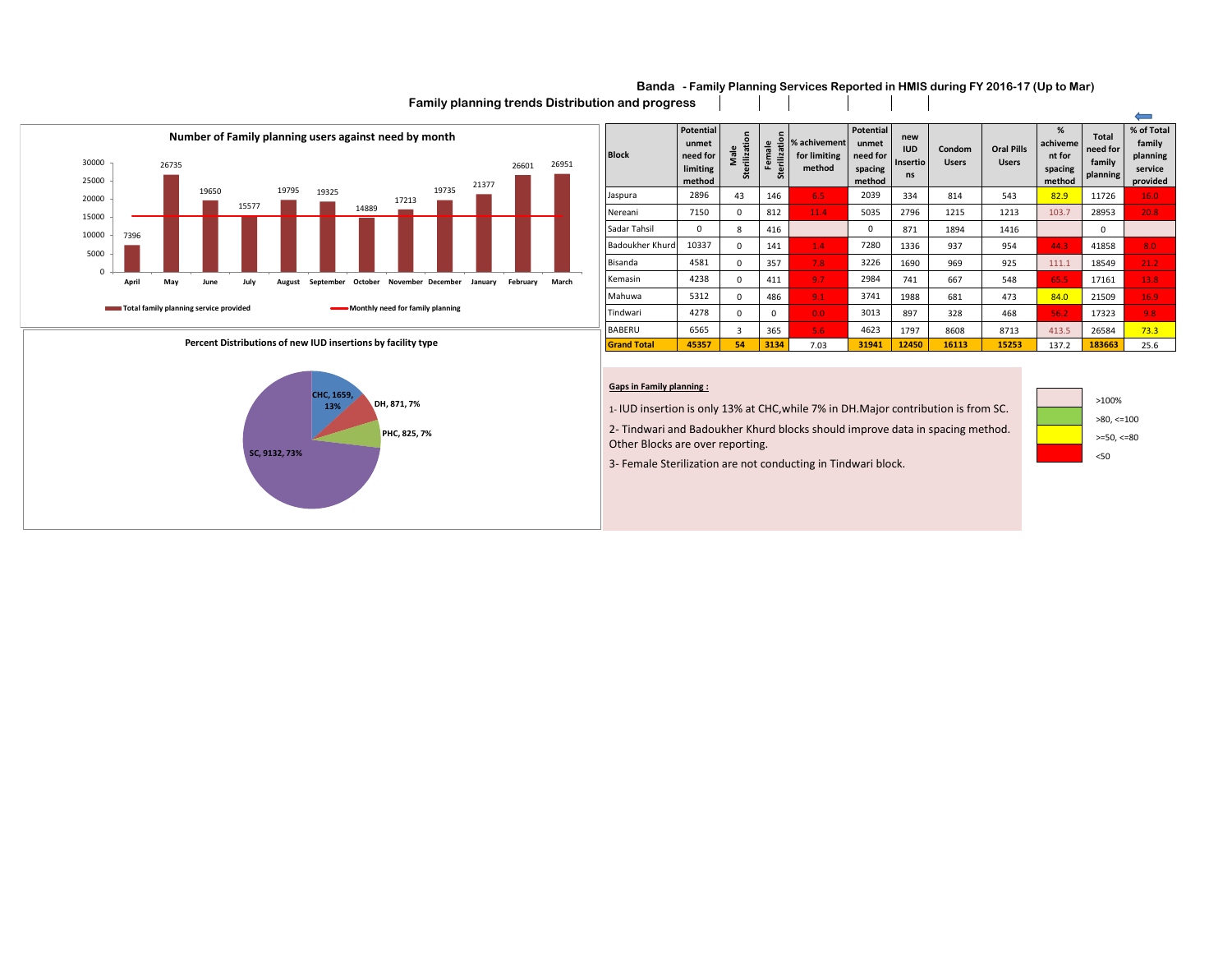### **List of Indicators covered in HMIS and MCTS**

| S.No.          | Domain                 | Indicator                                                                          | <b>Numerator</b>                                                           | Denominator                                                                     | Page no.       |
|----------------|------------------------|------------------------------------------------------------------------------------|----------------------------------------------------------------------------|---------------------------------------------------------------------------------|----------------|
| 1              | <b>MCTS</b>            | % of mother registered in MCTS against estimated                                   | Total # Mother registered in MCTS                                          | <b>Estimated Pregnancies</b>                                                    | 3              |
| $\overline{2}$ | <b>MCTS</b>            | % Children registered against estimated                                            | Total # Children registered in MCTS                                        | <b>Estimated live births</b>                                                    | 3              |
| 3              | <b>MCTS</b>            | % High risk PW reported in MCTS                                                    | Sum of pregnant women having hb<7 and any other maternal<br>complication   | Total # Registered Mothers in current year                                      | 3              |
| 4              | <b>MCTS</b>            | % of Mother received ANC 3 against registered PW with LMP<br>2015-16               | Mother (LMP 2015-16) received ANC 3                                        | Total # pregnant women registered with LMP<br>in 2015-16                        | 3              |
| 5              | <b>MCTS</b>            | % of PW delivered against registered with LMP in 2015-16                           | Total # Pregnant women (LMP 2015-16) delivered                             | Total # pregnant women registered with LMP<br>in 2015-16)                       | 3              |
| 6              | <b>MCTS</b>            | % of children received full immunization against children<br>registered in 2015-16 | Total # children (DoB 2015-16) received full immunization                  | Total # Children (DoB 2015-16) registered                                       | 3              |
| $\overline{7}$ | <b>ANC</b>             | % of ANC registered to estimated Pregnancy                                         | Total # ANC Registered                                                     | <b>Estimated Pregnancy</b>                                                      | $\overline{4}$ |
| 8              | ANC                    | % of ANC registered within 1st trimester                                           | Total # ANC Registered within 1st trim                                     | Total # ANC Registered                                                          | 4              |
| 9              | ANC                    | % of ANC received TT2/Booster                                                      | Total # Pregnant women received TT2/Booster                                | <b>Estimated Pregnancy</b>                                                      | $\overline{4}$ |
| 10             | ANC                    | % of ANC received 3ANC checkups                                                    | Total # pregnant women received 3 ANC check ups                            | <b>Estimated Pregnancy</b>                                                      | $\overline{4}$ |
| 11             | Delivery               | % delivery reported                                                                | Total # Delivery reported                                                  | <b>Estimated Delivery</b>                                                       | 5              |
| 12             | Delivery               | % of Unreported (Missing) Delivery                                                 | Total # Deliviery not reported                                             | <b>Estimated Delivery</b>                                                       | 5              |
| 13             | Delivery               | % of institutional deliveries among estimated delivery                             | Total # Institutional Deliviery                                            | <b>Estimated Delivery</b>                                                       | 5              |
| 14             | Delivery               | % of delivered women discharged within 48 hours                                    | Total # Delivered women discharged within 48 hours                         | Tota # Deliveries conducted at facility                                         | 5              |
| 15             | Delivery               | % of JSY incentive paid to mothers                                                 | Total # JSY Incentives paid to mothers                                     | Tota # Deliveries conducted at facility                                         | 5              |
| 16             | <b>HRP</b>             | % of having Hb level <11                                                           | Number having Hb level<11                                                  | <b>Estimated Pregnancy</b>                                                      | 6              |
| 17             | <b>HRP</b>             | % of severe (Hb <7) anemia treated rate at institution                             | Total # Severe (Hb <7) anemia treated at institution                       | Total # ANC Registered                                                          | 6              |
| 18             | <b>HRP</b>             | % of PW with hypertension                                                          | Total # Pregnant women with Hypertension (BP>140/90)                       | <b>Estimated Pregnancy</b>                                                      | 6              |
| 19             | <b>HRP</b>             | Abortion rate                                                                      | Total # Abortion (spontaneous/induced)                                     | Sum of Live birth, Still birth & Abortion                                       | 6              |
| 20             | <b>HRP</b>             | % Pregnant women having Obstetric complication attend at<br>facility               | Total # Pregnant women having Obstetric complication attend<br>at facility | Total number of deliveries conducted at<br>public facilities                    |                |
| 21             | Child Care             | % of Still birth                                                                   | Total # Still Birth                                                        | Sum of Live birth & Still birth                                                 | $\overline{7}$ |
| 22             | Child Care             | % of newborns weighed at birth                                                     | Number of Newborns weighed at birth                                        | Total # Live Births                                                             | $\overline{7}$ |
| 23             | Child Care             | % of newborns having weight < 2.5 kg                                               | Total # newborns having weight < 2.5 kg                                    | Total # Live Births Weighed                                                     | $\overline{7}$ |
| 24             | Child Care             | % of newborns breast fed within 1 hour                                             | Total # newborns breast fed within 1 hour                                  | Total # Live Births                                                             | $\overline{7}$ |
| 25             | Immunization           | % of Infants 0 to 11 months old who received BCG                                   | Total # Infants 0 to 11 months old who received BCG                        | Total # Estimated Births                                                        | 8              |
| 26             | Immunization           | % of Infants 0 to 11 months old who received OPV 0                                 | Total # Infants 0 to 11 months old who received OPV 0                      | Total # Estimated Births                                                        | 8              |
| 27             | Immunization           | % of Infants 0 to 11 months old who received Hep B 0                               | Total # Infants 0 to 11 months old who received Hep B 0                    | Total # Estimated Births                                                        | 8              |
| 28             | Immunization           | % of Infants 0 to 11 months old who received Measles                               | Total # Infants 0 to 11 months old who received Measles                    | Total # Estimated Births                                                        | 8              |
| 29             | Immunization           | % of children 9 and 11 months fully immunized                                      | Total # children 9 and 11 months fully immunized                           | Total # Estimated Births                                                        | 8              |
| 30             | <b>Family Planning</b> | % achivement for limiting method                                                   | Total # Sterilization (Male & Female)                                      | Potential unmet need for limiting method                                        | 9              |
| 31             | <b>Family Planning</b> | % achivement for spacing method                                                    | Sum of IUCD and oral Pill users                                            | Potential unmet need for spacing method                                         | 9              |
| 32             |                        | Family Planning  % of Total family planning service provided                       | Sum of Spacing and Limiting method's users                                 | Potential unment need for FP Method<br>(Limiting & Spacing & Est Condom users & | 9              |